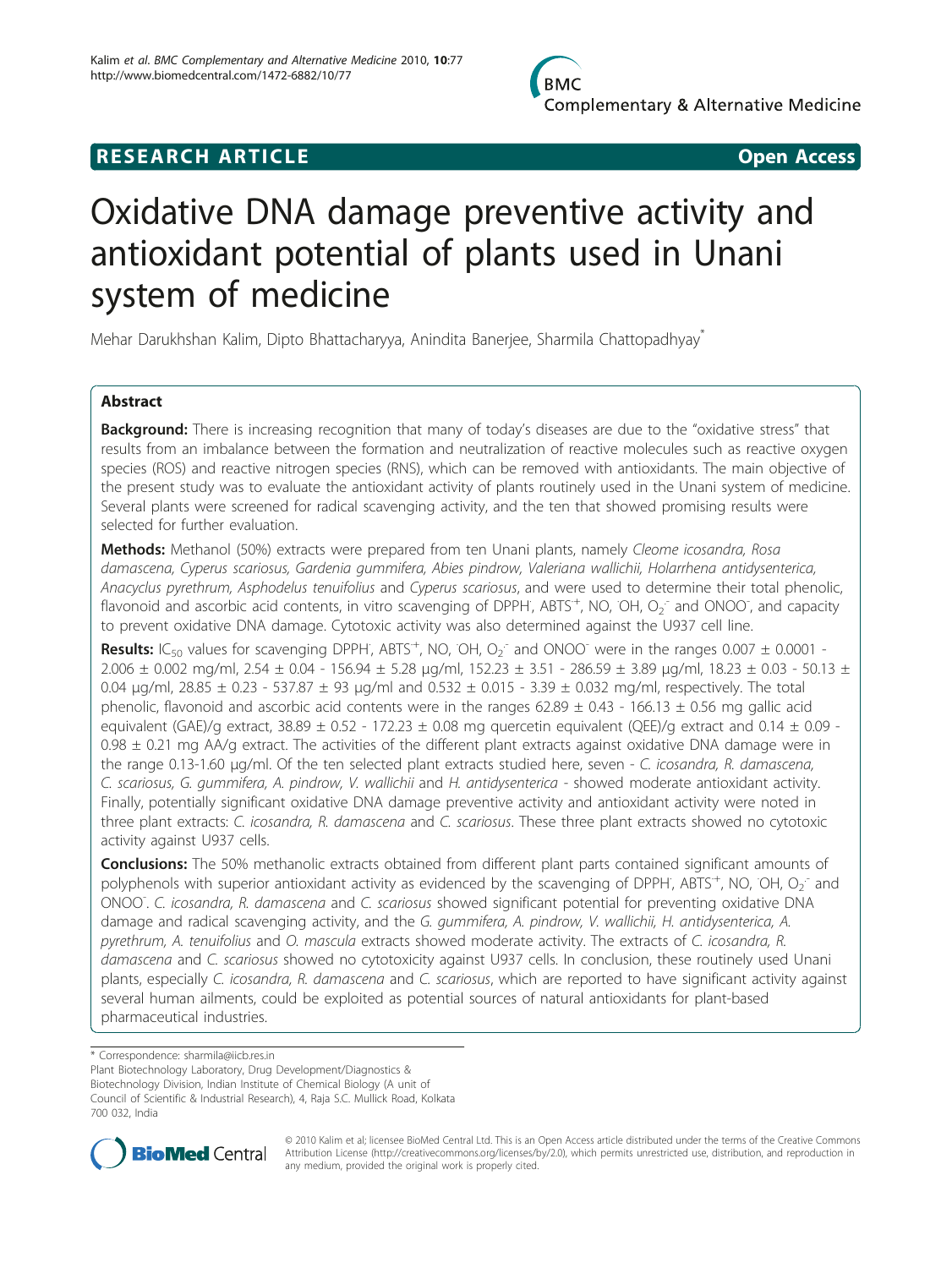#### Background

The World Health Organization estimates that 80% of the world's inhabitants rely mainly on traditional medicines for their health care [[1\]](#page-9-0). Herbs contain some of the most powerful natural antioxidants and are highly prized for their antioxidant and anti-ageing effects.

Natural products offer an untold diversity of chemical structures. These compounds often serve as lead molecules, the activities of which can be enhanced by chemical manipulation and by de novo synthesis [[2](#page-9-0),[3\]](#page-9-0). To date, many medicinal plants have proved successful in combating various ailments, leading to mass screening for their therapeutic components.

Antioxidants are widely used as ingredients in dietary supplements and are exploited to maintain health and prevent oxidative stress-mediated diseases such as cancer, atherosclerosis, diabetes, inflammation and ageing. Recently, many antioxidants have been isolated from different plant materials [[4-6\]](#page-9-0). Natural antioxidants are also in high demand for application as nutraceuticals and as food additives because of consumer preferences [\[7,8](#page-9-0)]. In addition to their uses in medicine, these compounds are used in industry e.g. as preservatives in food and cosmetics and for preventing the degradation of rubber and gasoline. Antioxidants are also used as additives to help guard against food deterioration. Among natural antioxidants, plant polyphenols+ are especially important [[9](#page-9-0)]. Today, the search for natural compounds rich in antioxidant, anticancer and antimicrobial properties is escalating because of their importance in controlling many chronic disorders such as cancer and cardiovascular diseases [\[5](#page-9-0)]. It has been estimated that approximately two-thirds of anticancer drugs approved worldwide up to 1994 were derived from plant sources [\[10](#page-9-0)].

It is increasingly being realized that many of today's diseases are due to the "oxidative stress" that results from an imbalance between the formation and neutralization of prooxidants [[6](#page-9-0)]. These excess free radicals react with biological macromolecules such as proteins, lipids and DNA in healthy human cells and this results in the induction of carcinogenesis, atherosclerosis, cardiovascular diseases, ageing and inflammatory diseases [[11](#page-9-0),[12](#page-9-0)]. These harmful radicals have to be eliminated from biological systems by enzymes such as superoxide dismutase, catalase and peroxidase, or compounds such as ascorbic acid, tocopherol and glutathione, which possess antioxidant properties.

Unani medicine, a form of traditional medicine widely practiced in India and the rest of the Indian subcontinent, is orientated towards prevention, health maintenance and treatment. Herbal products are regularly used in traditional medicines such as Ayurveda and Unani, which strengthen body defences [[13\]](#page-9-0). Unani therapies cure the diseases without such side effects even after

they have been consumed for a long time with a wide spectrum of therapeutic activity. Unani therapies are known to be relatively economic and are most popular amongst people because they are safe and have timetested efficacy. They contain vitamins, minerals, active steroids, alkaloids, glycosides and tannins as well as a variety of antioxidants in a biologically natural state.

In this study we screened several Unani plants regularly prescribed by local practitioners to cure various ailments. Some of them have also been reported to have antioxidant activity [[14](#page-9-0)-[16\]](#page-9-0). These plants have been reported to show several activities, e.g. the tubers of C. scariosus are credited with astringent, diaphoretic, diuretic etc. properties; R. damascena flower buds are astringent and are used in cardiac troubles etc.; V. wallichii roots possess antiplasmodic properties and have a depressant effect on the central nervous system; and finely powdered O. mascula roots boiled with milk form a nutritious item of diet that is administered for diabetes, phthisis, chronic diarrhoea and dysentery [[17\]](#page-9-0). Fresh leaf juice from the plant C. icosandra has been taken orally for toothache, whereas the seeds have been claimed to have anthelmintic properties. The bark of H. anidysenterica has astringent, antidysenteric, anthelmintic, stomachic, febrifugal etc. properties [[18](#page-9-0)]. Gum obtained from G. gummifera is used internally in dyspepsia accompanied by flatulence and is also considered antispasmodic and carminative, antiseptic and stimulating. The roots of A. pyrethrum excite a remarkable flow of saliva and possess stimulating and rubefacient properties, whereas the leaves are used as carminatives, astringents etc. and the seeds are considered to be diuretic. A. pindrow leaves are carminative, astringent and antipyretic, and also used in asthma and bronchitis. A. tenuifolius seeds are considered to be diuretic [[19](#page-9-0)]. These plants are edible and so considered safe [[20\]](#page-9-0). The plants and their parts evaluated in this study are listed in Table [1](#page-2-0). To date, few studies have been carried out to evaluate their antioxidant properties. Here we report our evaluation of their in vitro antioxidant potential, including the scavenging of DPPH, ABTS<sup>+</sup>, NO, OH, O<sub>2</sub><sup>-</sup> and ONOO<sup>-</sup>, along with their activity in preventing oxidative DNA damage and cytotoxicity against U937 cells. To evaluate the mechanism of action of anti-oxidant properties of these plants, the total polyphenol and total flavonoid contents of all ten extracts were determined.

#### Methods

#### Plant materials and extraction procedure

Plants were collected from, and authenticated by, a Unani medical practitioner in Kolkata, India who regularly prescribes these materials. The different plant parts were shade-dried at room temperature (25°C) with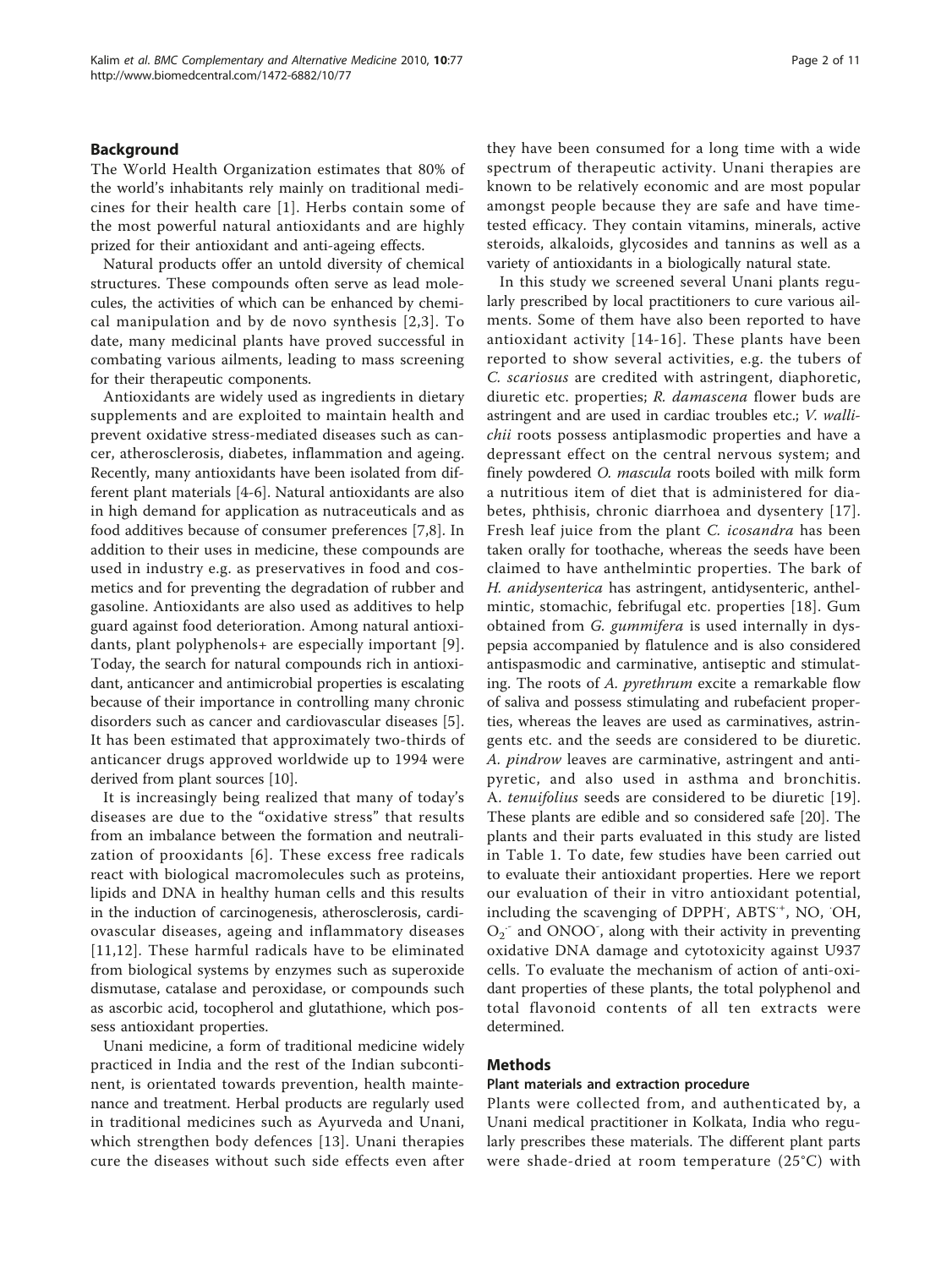<span id="page-2-0"></span>Table 1 Properties of Unani plants used in this study

| Family                    | Common name<br>1/2                             | <b>Botanical</b><br>name      | Parts<br>used                   | <b>Uses</b>                                                                                                                                                                                                                                                                                                     | Class of<br>compound                                                                          | Name of compound                                                                                    |
|---------------------------|------------------------------------------------|-------------------------------|---------------------------------|-----------------------------------------------------------------------------------------------------------------------------------------------------------------------------------------------------------------------------------------------------------------------------------------------------------------|-----------------------------------------------------------------------------------------------|-----------------------------------------------------------------------------------------------------|
| Capparidaceae             | Dog mustard/<br>Hurhur                         | Cleome<br>icosandra           | Seed $3$ ,<br>leaves,<br>flower | It is vata and kapha suppressant, a good<br>pain reliever, also a good antibacterial<br>and antiwormal, reduces pus formation<br>in the wounds, helpful in convulsions,<br>has a good effect on digestive tract and<br>improves indigestion condition in the<br>body, increases sweating in the body            | Coumarino-<br>lignans                                                                         | Cleomiscosin A, C,                                                                                  |
| Rosaceae                  | Golap/Gulab                                    | Rosa<br>damascena             | Petals $3$                      | Gulkhand made by the mixture of rose<br>petals and white sugar in equal<br>proportion act as the tonic and laxative,<br>used as herbal tea in the treatment of<br>cold and cough                                                                                                                                | Components of<br>Essential oil<br>Flavonol and their Glycosides of<br>glycosides<br>Flavonoid | Citronellol, Geraniol,<br>Linalool etc.<br>Kaempferol and<br>Quercetin<br>Quercetin, Kaempferol     |
| Cyperaceae                | Umbrella's edge/<br>Nagarmotha                 | Cyperus<br>scariosus          | Root <sup>3</sup>               | Intestinal disorders, astringent,<br>diaphoretic, diuretic, desiccant, cordial,<br>and stomachic properties, treatment of<br>gonorrhea                                                                                                                                                                          | <b>Essential Oils</b>                                                                         | Some volatile<br>compounds reported<br>till date from the oil are<br>atchoulanol, selina-4,<br>etc. |
| Rubiaceae                 | Gummy<br>qardenia/<br>Dikamali                 | Gardenia<br>gummifera         | Resin <sup>3</sup>              | Kapha skin disease, indigestion, worm<br>infestation, diarrhea and infections, the<br>resin has antiseptic property                                                                                                                                                                                             | Flavonoids,<br>Flavone<br>Seco-cycloartenol<br>derivatives                                    | Gardenin E<br>Dikmaliartanes                                                                        |
| Pinaceae                  | Himalayan fir/<br>Dodimma                      | Abies pindrow                 | $Bark3$ ,<br>leaves,<br>trunk   | Disorders with inflammatory system                                                                                                                                                                                                                                                                              |                                                                                               | Proanthocyanidins Potential rich sources<br>up to 5% of bark<br>weight                              |
| Valerianaceae             | Gilgiti valerian/<br>Ganeshpawrobati wallichii | Valeriana                     | $Roots^3$                       | Antisplasmodic, stimulant, calmative and<br>stomachic, useful in diseases of eye and<br>liver, used as a remedy for hysteria,<br>hypochondriasis, nervous unrest and<br>emotional arrest, also useful in clearing<br>voice and acts as a stimulant in advance<br>stage of fever and nervous disorder            | Essential oil and<br>volatile oil<br>Iridous                                                  | 0.3-1% volatile oil<br>content<br>Valtrate, didrovaltrate,<br>acetovaltate, etc.                    |
| Apocynaceae               | Tellycherry bark/<br>Kurchi                    | Holarrhena<br>antidysenterica | Bark <sup>3</sup>               | The bark is used as an astringent,<br>anthelmintic, antidontalgic, stomachic,<br>febrifuge, antidropsical, diuretic, in piles,<br>colic, dyspepsia, chest affections and as a<br>remedy in diseases of the skin and<br>spleen, use as a well-known drug for<br>amoebic dysentery and other gastric<br>disorders | Poly-phenolics<br>Plant sterols                                                               | β-sitosterol                                                                                        |
| Asteraceae                | Pellitory/Akarkara Anacyclus                   | pyrethrum                     | Root <sup>3</sup>               | Stimulant, sialogogue, and rubefacient<br>properties                                                                                                                                                                                                                                                            | Glycosides<br>Phenolic acids<br>Lignans                                                       | Flavone glycosides<br>Chlorogenic acid<br>Sesamin                                                   |
| Orchidaceae               | Orchid/<br>Salebpanja                          | Orchis<br>mascula             | Flower,<br>tuber <sup>3</sup>   | Tonic, aphrodisiac, yield a lot of mucilage<br>with water and form a jelly that is<br>supposed to be nutritious and useful in<br>diarrhea, dysentery, and chronic fever                                                                                                                                         | Bitter principle<br>and a volatile oil                                                        |                                                                                                     |
| Asphodelaceae Onion weed/ | Jangli pyaz                                    | Asphodelus<br>tenuifolius     | $Bulb3$ ,<br>seed               | As diuretic and on inflammation                                                                                                                                                                                                                                                                                 | Flavonoid                                                                                     | Luteolin and its<br>glycosides                                                                      |

<sup>1</sup> English name <sup>2</sup> Hindi name <sup>3</sup> Plant part used in this study

occasional turning of the plants upside down for 5-7 days, and then ground to coarse powder with a mechanical grinder. The powdered plant materials (2 g) were extracted with 50 ml of aqueous methanol (50:50) for three consecutive days with intermittent stirring (1 h stirring at every 12 h interval) using magnetic stirrer until the extracts were light colored. The combined extracts were filtered and evaporated under reduced pressure in a rotary vacuum evaporator (Eyela NVC-

2100–Rotary Evaporator, water bath temperature maintained at 40°C and 356 mm Hg, Eyela NCB-1200 Chiller unit temperature maintained at 7.5°C). The aqueous layer was lyophilized (at -45°C) and the dry powder was stored at -20°C for future use.

#### Reagents used

2, 2-Diphenyl-1-picrylhydrazyl (DPPH), thiobarbituric acid (TBA), Folin–Ciocalteu's phenol reagent, butylated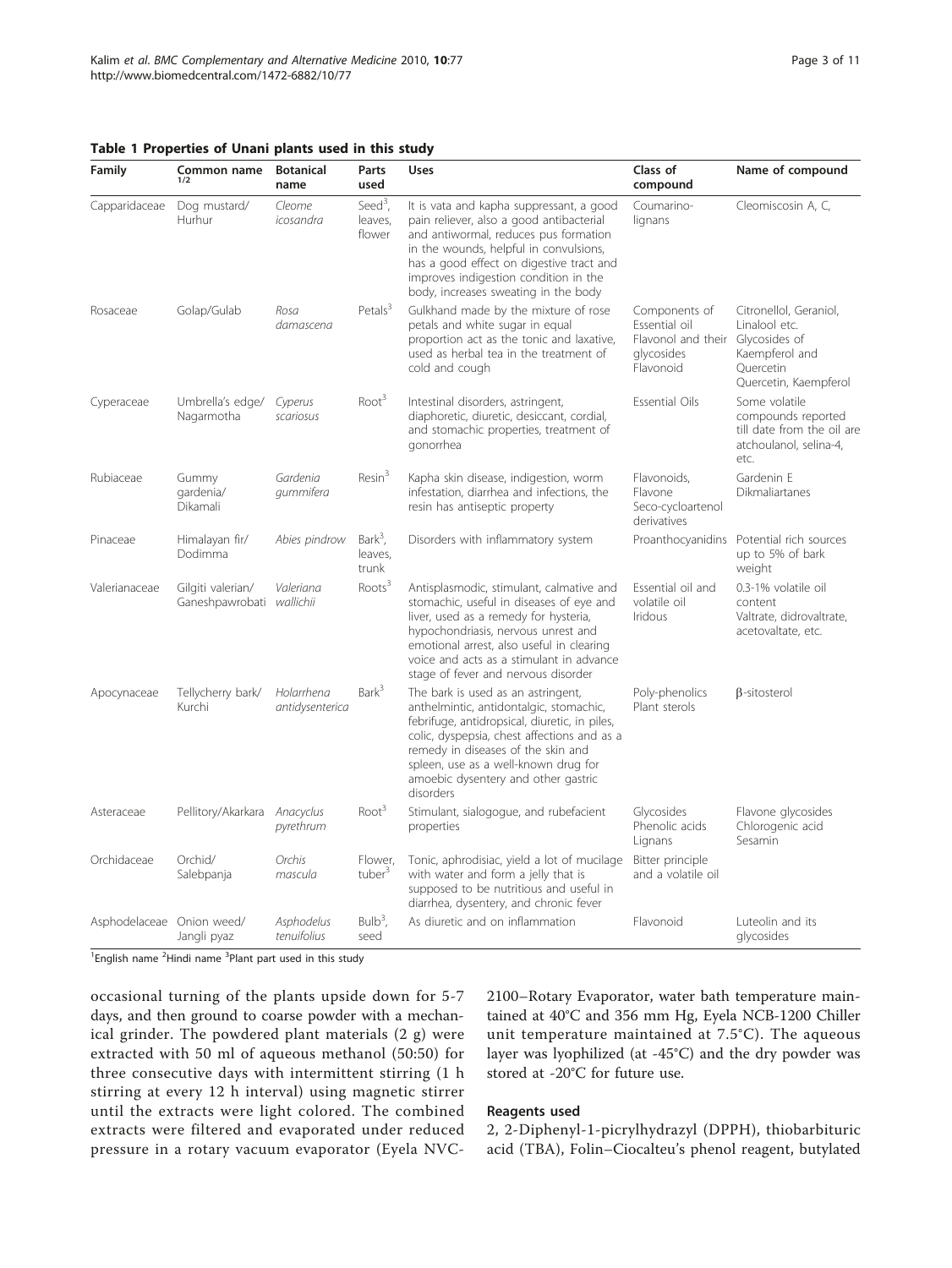hydroxytoluene, agarose and ethidium bromide were purchased from Sigma-Aldrich, USA. 2,2'-Azinobis- (3-ethyl-benzothiazoline-6-sulfonic acid) (ABTS), potassium persulphate, aluminium chloride, iron (III) chloride, and iron (II) sulphate were obtained from MP Biomedicals, USA. 2-Deoxy-D-ribose and ascorbic acid were procured from Himedia Laboratories Pvt. Ltd., Mumbai, India. The QIAprep Spin Miniprep Kit was purchased from Qiagen, Germany. All other chemicals and reagents used were of analytical grade.

#### Analytical studies

For all the analytical studies, absorbance was measured using a Shimadzu UV-Visible Pharmaspec 1700 spectrophotometer.

#### Determination of total phenolic content (TPC)

The total phenolic contents of the 50% methanolic plant extracts were determined with gallic acid as a positive standard [[21](#page-9-0)]. Aliquots of test samples (100  $\mu$ l) were mixed with 2 ml 2%  $Na<sub>2</sub>CO<sub>3</sub>$  and incubated at 25°C for 2 min. After incubation, 1:1 (v/v) Folin-Ciocalteu's phenol reagent was added and the contents were mixed vigorously. The mixture was allowed to stand at 25°C for 30 min and the absorbance was measured at 720 nm. The same procedure was repeated with all standard gallic acid solutions and a standard curve was obtained. The total polyphenolic contents of the extracts were expressed in terms of gallic acid equivalents (GAE) of the plant sample.

# Determination of total flavonoid content (TFC)

The total flavonoid content was determined using quercetin as a positive standard and expressed in terms of quercetin equivalents (QEE) in mg/g plant sample [\[22](#page-9-0)]. NaNO<sub>2</sub> (150 μl, 5% w/v) was added to tubes containing plant extracts in 2.5 ml distilled water. The contents were mixed thoroughly and allowed to stand for 5 min at ambient temperature, then 1.5 ml of 10% (w/v)  $\text{AlCl}_3$ were added and the mixture was allowed to stand for another 6 min. The solution was immediately mixed after addition of 1 ml 1 M NaOH. After 10 min, the absorbance was measured at 510 nm.

#### Determination of total ascorbic acid (ASC)

ASC of plant extracts were determined according to Roe and Kuether [[23\]](#page-9-0) after brief modification. Blanks, standards and samples were prepared in triplicate to measure ASC. Ascorbic acid (AA) standards (0-10 mM) or samples were precipitated with 10% trichloroacetic acid followed by centrifugation. In 500 μL of supernatant, 100 μL of DTC reagent (2,4-dinitrophenylhydrazine 3%, thiourea 0.4%, and copper sulfate 0.05%) prepared in 9N sulfuric acid, was mixed and incubated at 37°C for 3 h.

After the addition of 750  $\mu$ L of 65% (v/v) sulfuric acid, the absorbance was recorded at 520 nm. A standard curve was prepared with AA standards, and ASC was expressed as mg AA/g of plant sample.

#### Determination of free radical scavenging activity

The radical scavenging activities of the plant extracts in the range 0-200 μg/ml were evaluated using DPPH· . Stock solutions of plant extracts were prepared at a concentration of 10 mg/ml and a freshly-prepared DPPH solution (100 mM) was used as described previously [\[7](#page-9-0)].

Scavenging of ABTS<sup>+</sup> was assayed to assess the antioxidant capacities of the 50% methanolic plant extracts according to the method of Re et al. [[24](#page-9-0)]. The ABTS stock solution was prepared by reacting ABTS (7 mM) and potassium persulphate (2.45 mM) and allowing the mixture to stand for at least 16 h to generate ABTS<sup>+</sup> free radicals. The working solution was prepared by diluting the stock solution with methanol such that its absorbance reached 0.7  $\pm$  0.02 at 734 nm ( $A_{\text{Control}}$ ). For the assays, 1 ml of ABTS<sup>+</sup> working solution was mixed with 10 μl extracts of different concentrations (0-100  $\mu$ g/ml). Their absorbance ( $A_{Sample}$ ) was noted at 734 nm exactly 6 min after the reaction mixture was prepared. In both assays, quercetin was used as positive control. The control reaction contained no test sample. The percentage radical scavenging activity (% RSC) was calculated using the formula:

% RSC = 
$$
[(A_{\text{Control}} - A_{\text{Sample}}) / A_{\text{Control}}] \times 100\%
$$

#### Determination of hydroxyl radical scavenging activity

The OH scavenging assay was performed as standardized before [[8](#page-9-0)]. The reaction mixture consisted of different concentrations (0-100 μg/ml) of plant extract, 3.6 mM deoxyribose, 0.1 mM EDTA, 0.1 mM L-ascorbic acid, 1 mM  $H_2O_2$  and 0.1 mM FeCl<sub>3</sub>.6H<sub>2</sub>O, and the volume was made up to 500 μl with 25 mM phosphate buffer, pH 7.4. This mixture was incubated for 1 h at 37°C, 500 μl of 1% TBA and 500 μl of 1% TCA were added, and the mixture was heated in a boiling waterbath for 15 min and then cooled. The absorbance was measured at 532 nm. The control reaction contained no test sample, and quercetin (20 μg/ml) was used as a standard. Percentage RSC was calculated as described above.

#### Determination of peroxynitrite scavenging activity

Peroxynitrite was synthesized by the method of Beckman et al. 1994 [[25\]](#page-9-0). Briefly, an acidic solution of 0.7 M  $H<sub>2</sub>O<sub>2</sub>$  was mixed with an equal volume of 0.6 M potassium nitrite in an ice bath and an equal volume of ice cold 1.2 M NaOH was added. Granular  $MnO<sub>2</sub>$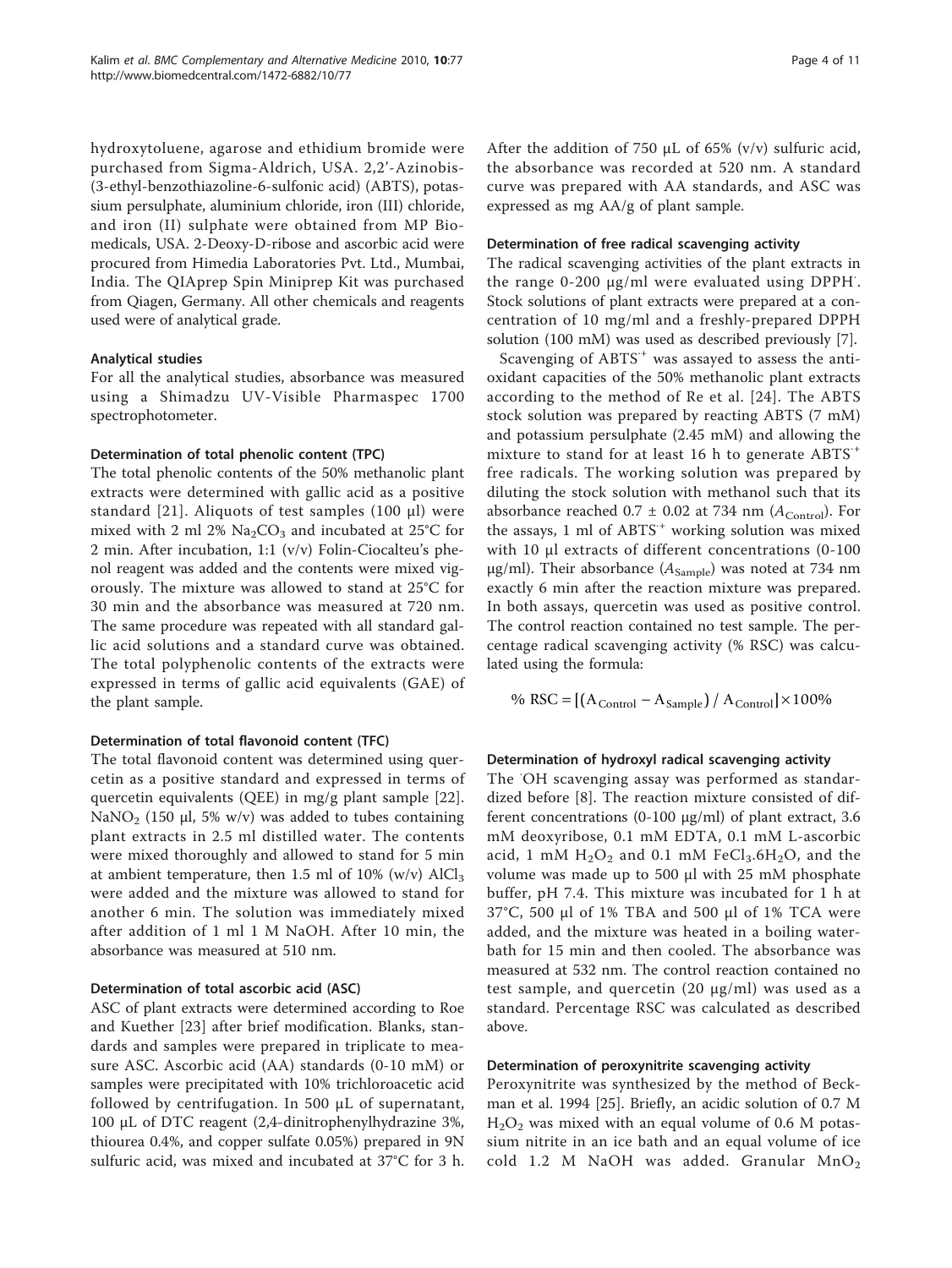prewashed with 1.2 M NaOH was used to remove excess  $H_2O_2$  and the reaction mixture was left at -20°C. The concentration of peroxynitrite generated was measured spectrophotometrically at 302 nm ( $\epsilon$  = 1670  $M^{-1}$  cm<sup>-1</sup>).

Peroxynitrite scavenging activity was measured according to Hazra et al. 2010 [[26\]](#page-9-0). The reaction mixture consisted of 0.1 mM DTPA, 90 mM NaCl, 5 mM KCl, 12.5 μM Evans Blue, plant extracts at various doses ranging from 0-300 μg/ml, and 1 mM peroxynitrite adjusted to a final volume of 1 ml with 50 mM phosphate buffer (pH 7.4). The reaction mixture was incubated at 25°C for 30 min and the absorbance was measured at 611 nm. The percentage peroxynitrite scavenging activity was calculated by comparing the results of the test and blank samples; gallic acid served as the reference compound. All tests were conducted six times. The  $IC_{50}$  values of the extracts were calculated by regression analysis.

# Determination of non-enzymatic superoxide radical scavenging activity

Superoxide radical was generated *in vitro* by a nonenzymatic method involving the nicotinamide adenine dinucleotide-nitro blue tetrazolium-phenazine methosulphate (NADH-NBT-PMS) system following the procedure of Nishikimi et al. [[27\]](#page-9-0). NBT (150 μM in 0.02 M Tris buffer, pH 8.0) was added to 1 ml of NADH solution (50 μM of NADH in 0.02 M Tris buffer, pH 8.0) in the presence of various concentrations  $(0-50 \mu g/ml)$  of extracts. The reactions were initiated by adding PMS (15  $\mu$ M) and the absorbance was at 560 nm was measured exactly 1 min later. Results were recorded as percentage inhibition. Quercetin at various concentrations was used as standard. All tests were performed six times.

# Nitric oxide scavenging activity: concentration dependence

The scavenging activity against nitric oxide was assayed by the method of Marcocci et al. [[28](#page-9-0)]. Sodium nitroprusside (0.5 ml, 5 mM in 20 mM phosphate buffer, pH 7.4, previously bubbled with argon) was added to tubes containing 0.5 ml of different plant extracts of various concentrations (0-300 μg/ml) and incubated at 25°C for 150 min. At the end of the incubation, 1 ml of Griess reagent (equal volumes of 2% w/v sulphanilamide in 5% phosphoric acid and 0.2% w/v naphthylethylenediamine dihydrochloride) was added to each sample and the absorbance was measured at 546 nm against control samples (extracts incubated with only 20 mM phosphate buffer, pH 7.4) and referred to the absorbance of standard solutions of sodium nitrite treated in the same way with Griess reagent. Results were recorded as percentage nitrite formed. Quercetin at various concentrations was used as standard.

#### Prevention of oxidative DNA damage

This was determined as described previously [[8\]](#page-9-0). Plasmid DNA was isolated using a QIAprep Spin Miniprep Kit according to the manufacturer's instructions. Plasmid pBluescript II SK (-) (250 ng) was treated with FeSO<sub>4</sub>,  $H_2O_2$  and phosphate buffer (pH 7.4) in final concentrations of 0.5 mM, 25 mM and 50 mM, respectively, and test extracts at different concentrations (0-2 μg/ml). The total reaction volume was set to 12 μl and the mixture was incubated at 37°C for 1 h. After the incubation, the extent of DNA damage and the preventive effect of the test samples were analyzed on 1% agarose gels at 70 V at room temperature. Quercetin (1 mM) was used as positive control.

Gels were scanned on a Gel documentation system (GelDoc-XR, Bio-Rad, Hercules, CA, USA). Bands were quantified using discovery series Quantity One 1-D analysis software (Bio-Rad).

#### In vitro cytotoxicity activity (MTT assay)

The cytotoxicity of the plant extracts against the U937 cells was determined using the MTT (thiazolyl blue tetrazolium bromide) assay adapted from Kim et al. [[29](#page-9-0)]. Cells were seeded into 96-well plates at 5,000-10,000 cells/well and treated with different concentrations of the plant extracts. After 48 h, MTT was added to each well and the formazan crystals were dissolved in DMSO. The absorbance was measured at 570 nm using a microplate ELISA reader. All experiments were performed in eight replicates. Percentage cell survival was calculated using the following formula:

% cell survival =  $[(A_{t} - A_{b}) / (A_{c} - A_{b})] \times 100$ 

Where  $A_t$  = absorbance of test sample;  $A_b$  = absorbance of blank (medium);  $A_c$ = absorbance of control (cells).

# Statistical analysis

All data were expressed as mean ± SD. Statistical analyses were performed using Microsoft Excel. The  $IC_{50}$ values were calculated by regression analysis. Values with  $p < 0.05$  were considered statistically significant. The IC50 values were compared by paired t test (twosided).

# Results

#### Total phenolic, flavonoid and ascorbic acid contents

Ten selected plants regularly prescribed in Unini system of medicine was investigated here (Table [1](#page-2-0)). 50% methanolic extracts of different parts of the were determined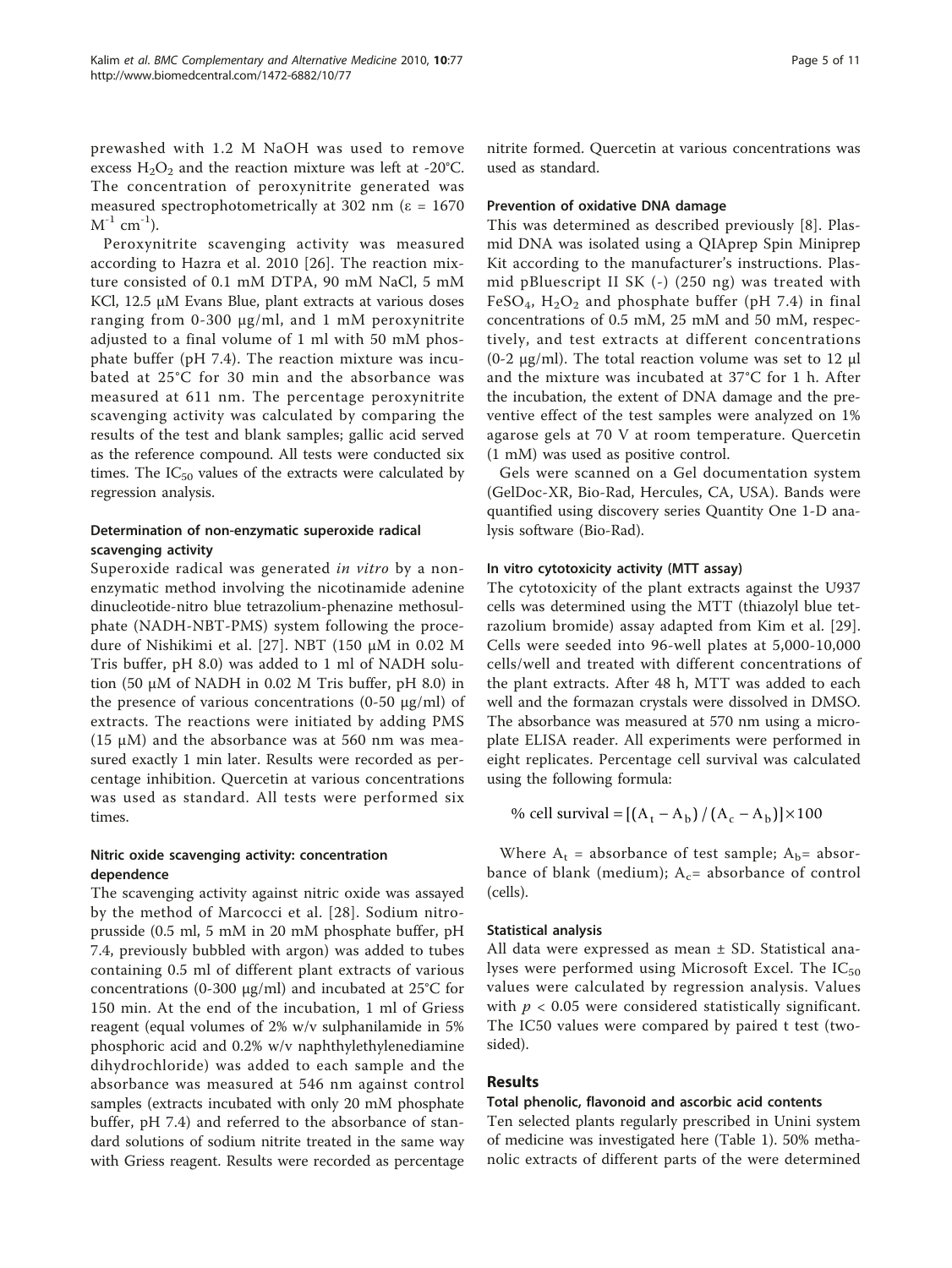TPC, TFC and ASC were expressed as mg GAE/g extract, mg QEE/g extract and mg AA/g extract, respectively (Table 2).

The mean values of total phenols ranged from  $62.89 \pm$ 0.43 to  $166.13 \pm 0.56$  mg GAE/g, flavonoids from 38.89  $\pm$  0.52 to 172.23  $\pm$  0.08 mg QEE/g extract and ASC from  $0.14 \pm 0.091$  to  $0.98 \pm 0.218$  AA/g extract. The highest TPC was observed in C. icosandra (166.13  $\pm$ 0.56 mg GAE/g extract), followed by  $R$ . damascena  $(142.23 \pm 0.09 \text{ mg } \text{GAE/g } \text{extract})$  and C. scariosus  $(128.83 \pm 0.32 \text{ mg } \text{GAE/g } \text{extract})$ . For TFC, C. icosandra (172.23  $\pm$  0.08 mg QEE/g extract) showed the highest content, also followed by R. damascena (151.32 ± 0.51 mg QEE/g extract) and C. scariosus  $(118.93 \pm 0.23)$ mg QEE/g extract). The ASC contents were  $0.98 \pm 0.21$ ,  $0.82 \pm 0.092$  and  $0.39 \pm 0.017$  mg AA/g extract in C. icosandra, R. damascena and C. scariosus, respectively followed by other extracts.

#### DPPH· scavenging activity

The free radical scavenging activities of the extracts, as measured by the ability to scavenge DPPH free radicals, were compared with quercetin; the lower the  $IC_{50}$ , the stronger the scavenging activity (Table [3\)](#page-6-0). The maximum % inhibition of the following extracts was noted like 85% in C. icosandra at 12.37 ± 1.09 μg/ml, 83% in R. damascena at  $17.19 \pm 0.23$  µg/ml and 80.52% in C. scariosus at 17.71  $\pm$  0.71 µg/ml followed by other extracts.

#### ABTS·+ scavenging activity

The  $IC_{50}$  values of the plant extracts were also determined for  $ABTS^+$  (Table [3](#page-6-0)). Significant activity was noted with C. icosandra, R. damascena and C. scariosus with 98.23% inhibition at  $6.98 \pm 0.07$  µg/ml, 91.83% inhibition at  $8.42 \pm 0.13$  µg/ml and 72% inhibition at  $8.32 \pm 0.09$  µg/ml, respectively.

# · OH scavenging activity

The OH scavenging potentials manifested by the different plant extracts were also evaluated by decreased formation of the chromogen in the Fenton reaction. The OH scavenging activities of the 50% methanolic extracts correlated with protection against DNA damage, as shown in Table [3](#page-6-0). Best scavenging activity was noted with C. icosandra, R. damascena and C. scariosus which showed 67.08% inhibition at 34.54 ± 0.92 μg/ml, 69.7% inhibition at  $23.48 \pm 0.85$  µg/ml and 67.2% inhibition at  $29.33 \pm 0.43$   $\mu$ g/ml, respectively.

#### Peroxynitrite scavenging activity

In all the extracts tested, peroxynitrite-scavenging activity was concentration dependent. The scavenging activities was, 72% inhibition at 766.08  $\pm$  12.23 μg/ml, 78% inhibition at 993.72  $\pm$  52.34 μg/ml and 69% inhibition at  $814.2 \pm 37.89$  μg/ml for C. icosandra, R. damascena and C. scariosus respectively. Hence these three extracts have superior activity than that of gallic acid standard. Howerver, IC<sub>50</sub> values of H. antidysenterica (880  $\pm$  9.99 μg/ml) and G. gummifera (890  $\pm$  52.23 μg/ml) were comparable to the standard (i.e.  $820.12 \pm 47.2$  μg/ml) in peroxynitrite scavenging potential (Table [3\)](#page-6-0).

#### Superoxide scavenging activity

As is evident from Table [3](#page-6-0), the extracts of C. icosandra (73% inhibition at  $45.20 \pm 8.25$  µg/ml), R. damascena (81% inhibition at 68.20  $\pm$  7.23  $\mu$ g/ml) and *C. scariosus* (78.23% inhibition at  $45.23 \pm 0.37$  µg/ml) also caused considerable scavenging of superoxide anion in comparison to the reference compound quercetin. The  $IC_{50}$ values for the superoxide scavenging activities of extracts and the reference standard are shown in Table [3.](#page-6-0) As evident from results, C. scariosus ( $28.85 \pm 0.23$  µg/ml) was able to quench superoxide radicals more effectively than the reference compound quercetin  $(41.98 \pm 0.95 \,\mu g/ml)$ .

| Table 2 Total phenolic, flavonoid and ascorbic acid contents of plant extracts |  |  |  |  |  |  |  |  |  |  |  |  |  |
|--------------------------------------------------------------------------------|--|--|--|--|--|--|--|--|--|--|--|--|--|
|--------------------------------------------------------------------------------|--|--|--|--|--|--|--|--|--|--|--|--|--|

| Plant name                 | Total phenolic content<br>mg GAE/g plant extract <sup>1</sup> | <b>Total flavonoid content</b><br>mg QEE/g plant extract <sup>1</sup> | Total ascorbic acid content<br>mg AA/g plant extract <sup>1</sup> |
|----------------------------|---------------------------------------------------------------|-----------------------------------------------------------------------|-------------------------------------------------------------------|
| Cleome icosandra           | $166.13 \pm 0.56$                                             | $172.23 \pm 0.08$                                                     | $0.98 \pm 0.218$                                                  |
| Rosa damascena             | $142.23 \pm 0.09$                                             | $151.32 \pm 0.51$                                                     | $0.82 \pm 0.092$                                                  |
| Cyperus scariosus          | $128.83 \pm 0.32$                                             | $118.93 \pm 0.23$                                                     | $0.39 \pm 0.017$                                                  |
| Gardenia gummifera         | $82.72 \pm 0.03$                                              | $87.32 \pm 0.13$                                                      | $0.49 \pm 0.029$                                                  |
| Abies pindrow              | $76.82 \pm 0.13$                                              | $63.82 \pm 10.71$                                                     | $0.47 \pm 0.079$                                                  |
| Valeriana wallichii        | $72.13 \pm 0.51$                                              | $74.32 \pm 0.21$                                                      | $0.55 \pm 1.012$                                                  |
| Holarrhena antidysenterica | $69.12 \pm 0.35$                                              | $60.42 \pm 0.34$                                                      | $0.42 \pm 0.077$                                                  |
| Anacyclus pyrethrum        | $62.89 \pm 0.43$                                              | $38.89 \pm 0.52$                                                      | $0.37 \pm 0.12$                                                   |
| Orchis mascula             | $12.52 \pm 0.57$                                              | $12.11 \pm 1.20$                                                      | $0.33 \pm 0.073$                                                  |
| Asphodelus tenuiofolius    | $15.74 \pm 0.98$                                              | $11.98 \pm 0.74$                                                      | $0.14 \pm 0.091$                                                  |
|                            |                                                               |                                                                       |                                                                   |

<sup>1</sup> Results are mean  $\pm$  SD from three sets of independent experiments, each set in triplicate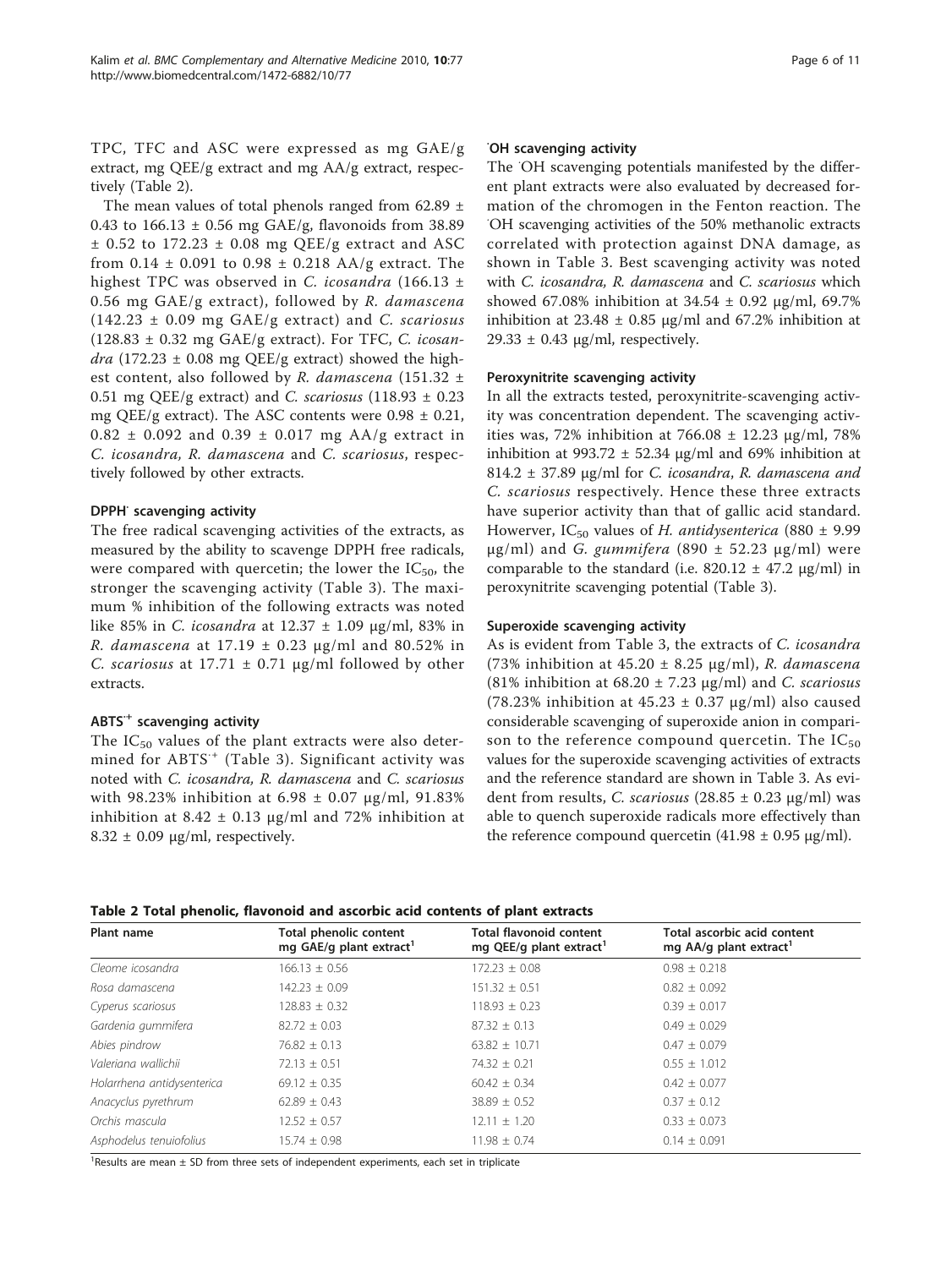<span id="page-6-0"></span>Table 3 IC50 values of plant extracts (μg/ml)

| <b>Plant Name</b>          | DPPH <sup>®</sup>                 | $ABTS+$              | ЮÏ                   | NO                   | $O_2$ <sup>-</sup>             | ONOO <sup>-</sup>                 |
|----------------------------|-----------------------------------|----------------------|----------------------|----------------------|--------------------------------|-----------------------------------|
| Cleome icosandra           | $7.28 \pm 0.37**$                 | $2.54 \pm 0.04***$   | $20.13 \pm 0.01***$  | $152.23 \pm 3.51***$ | $30.96 \pm 0.98***$            | 532.85 $\pm$ 15.93*               |
| Rosa damascena             | $10.36 \pm 0.02***$               | $3.57 \pm 0.11***$   | $23.01 \pm 0.03$ **  | $273.18 \pm 3.52***$ | 42.10 $\pm$ 0.82 <sup>NS</sup> | $637.57 \pm 52.93***$             |
| Cyperus scariosus          | $11.10 \pm 0.37**$                | $6.27 \pm 0.44***$   | $18.23 \pm 0.038***$ | $240.31 \pm 4.28***$ | $28.85 \pm 0.23***$            | $590.23 \pm 2.37**$               |
| Gardenia gummifera         | $82.33 \pm 0.31***$               | $11.62 \pm 0.21$ **  | $34.33 \pm 0.07***$  |                      | $45.39 \pm 0.87***$            | $890.32 \pm 52.23***$             |
| Abies pindrow              | $84.23 \pm 1.50***$               | $19.10 \pm 0.21***$  | $31.43 \pm 0.07***$  | $286.59 \pm 3.89***$ | 74.54 $\pm$ 9.28***            | $987.42 \pm 17.4***$              |
| Valeriana wallichii        | $86.61 \pm 0.89**$                | $21.26 \pm 0.18***$  | $37.92 \pm 0.07***$  |                      | 78.35 $\pm$ 0.57***            | $943.12 \pm 27.82***$             |
| Holarrhena antidysenterica | $98.84 \pm 0.31***$               | $29.92 \pm 0.25***$  | $29.23 \pm 0.01***$  | $211.34 \pm 2.12***$ | $83.49 \pm 0.59***$            | $880.51 \pm 9.99***$              |
| Anacyclus pyrethrum        | $467.10 \pm 0.27***$              | $31.76 + 0.27***$    | $41.22 + 0.04***$    |                      | $83.49 \pm 0.59***$            | $1.137 \pm 0.003$ <sup>1***</sup> |
| Orchis mascula             | $1.098 \pm 0.009$ <sup>1***</sup> |                      | $47.82 \pm 0.20***$  |                      | 537.87 ± 93.12**               | $3.114 \pm 0.09$ <sup>1***</sup>  |
| Asphodelus tenuifolius     | $2.006 \pm 0.002$ <sup>1***</sup> | $156.94 \pm 5.28***$ | $50.13 \pm 0.04***$  |                      | $425.92 \pm 78.12***$          | $3.390 \pm 0.031$ <sup>1***</sup> |
| Reference Compound         |                                   |                      |                      |                      |                                |                                   |
| Quercetin                  | $3.21 \pm 0.11$                   | $1.34 \pm 0.08$      | $7.42 \pm 0.32$      | $18.23 \pm 0.42$     | $41.98 \pm 0.95$               |                                   |
| Gallic acid                |                                   |                      |                      |                      |                                | $820.12 \pm 27.34$                |

Results are mean  $\pm$  SD (n = 3), each set in triplicate

Units of  $IC_{50}$ : (mg/ml)<sup>1</sup>

\* p < 0.05; \*\* p < 0.01; \*\*\* p < 0.001; NS = Non significant

#### Nitric oxide scavenging activity

C. icosandra showed significant nitric oxide scavenging activity than that of other plant extracts having 69% inhibition at  $210.07 \pm 18.27$   $\mu$ g/ml. However modest scavenging activity was also noted with R. damascena (73.9% at 398.84  $\pm$  52.1 µg/ml) and *C. scariosus* (72.24%) at 350.85  $\pm$  12.3 μg/ml) respectively. IC<sub>50</sub> values were presented in Table 3 along with reference compound quercetin (at  $18.23 \pm 0.42$  μg/ml).

#### Prevention of oxidative DNA damage by plant extracts

To assess the prevention of oxidative DNA damage by the plant extracts further, the preventive effects were evaluated over Fenton-induced damage of pBluescript II SK (-) supercoiled DNA maintained in E. coli XL-1 Blue strain. Control pBS DNA showed two bands, one of open circular DNA, which was hardly visible, and one of supercoiled DNA. Combined treatment with  $FeSO<sub>4</sub>$  and  $H<sub>2</sub>O<sub>2</sub>$ in the absence of plant extract led to the formation of open circular DNA by strand scission of the supercoiled DNA, whereas the plant extracts at different concentrations showing optimum activity prevented this strand scission. The maximum prevention of DNA damage was shown by C. scariosus at 0.13 μg/ml whereas C. icosandra showed the same activity at 0.16 μg/ml. R. damascena, A. pindrow, G. gummifera, O. mascula, A. pyrethrum, A. tenuifolius, H. antidysenterica and V. wallichii showed the same preventive activity at 0.2 μg/ml, 0.22 μg/ml, 0.53 μg/ml, 1.60 μg/ml, 1.52 μg/ml, 1.85 μg/ml, 0.1 μg/ml and 1 μg/ml, respectively. Among these plant extracts, C. scariosus, C. icosandra, R. damascena and H. antidysenterica provided the most effective prevention of DNA damage, as shown in Figure [1](#page-7-0). Densitometric analysis confirmed the experimental data (Figure [2](#page-7-0)).

### Correlation between the TPC or TFC with the antioxidant activity

Correlation of phenolics content and antioxidant activity of three plant extracts with superior antioxidant activity was determined. Results showed that the correlation coefficients of total phenolics and flavonoid contents of C. icosandra were greater than 0.9 ( $R = 0.9995$ ;  $R =$ 0.9919 respectively), the same of R. damascena  $R =$ 0.9830;  $R = 0.9848$ ) and *C. scariosus* ( $R = 0.9604$ ;  $R = 0.9830$ 0.9910) was comparative as shown in Figure [3.](#page-8-0) This signified that the oxidative DNA damage preventive activity as well as antioxidant potential of these three effective plant extracts could be strictly correlated with their total phenolics and flavonoid contents.

#### **Cytotoxicity**

The cytotoxic activities of the extracts of R. damascena, C. scariosus and C. icosandra at different concentrations (0.2 and 2 μg/ml) were determined against U937 cells (Table [4](#page-8-0)). These extracts showed no cytotoxicity against U937 cells in comparison to doxorubicin.

# **Discussion**

As a part of a concerted effort to develop herbal antioxidants from natural sources, we investigated several plants regularly prescribed in the Unani system of medicine against various human ailments. For initial free radical screening, DPPH assay followed by an ABTS assay was used which showed significant activity in C. icosandra, R. damascena and C. scariosus. To evaluate this potential more specifically, extracts were checked for OH scavenging and the highest activity was noted with C. icosandra, R. damascena and C. scariosus, corroborating the previous assay. Significant NO scavenging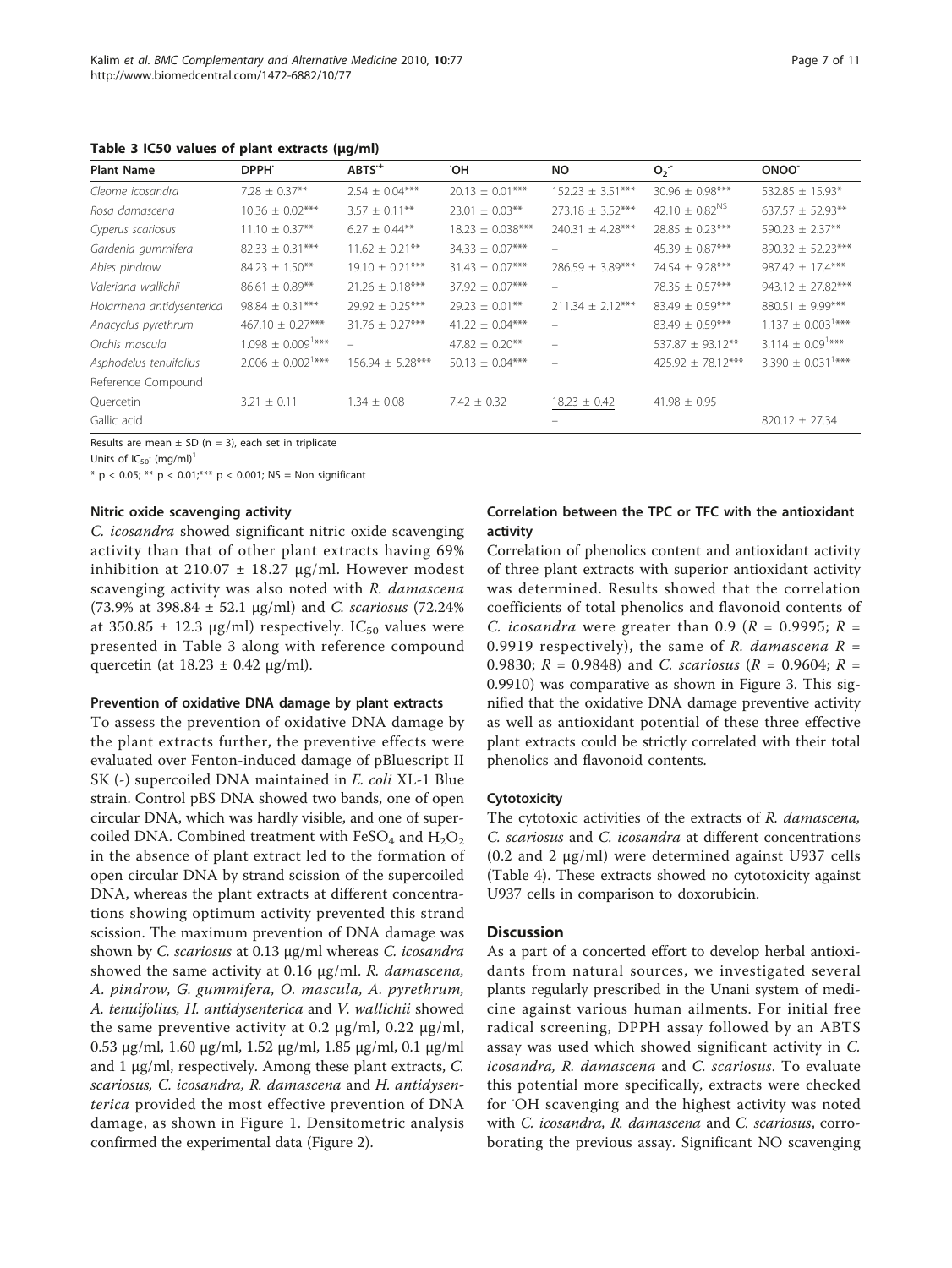

<span id="page-7-0"></span>

Figure 1 Electrophoresis patterns of pBluescript II SK (–) DNA breaks by · OH generated from the Fenton reaction and prevented by different plant extracts. (a) Lane 1: untreated control DNA (250 ng); lane 2: FeSO<sub>4</sub> (0.5 mM) + H<sub>2</sub>O<sub>2</sub> (25 mM) + DNA (250 ng); lane 3: only  $H_2O_2$  (25 mM) + DNA (250 ng); lane 4: only FeSO<sub>4</sub> (0.5 mM) + DNA (250 ng); lanes 5-10: FeSO<sub>4</sub> (0.5 mM) +  $H<sub>2</sub>O<sub>2</sub>$  (25 mM) + DNA (250 ng) in the presence of quercetin (1 mM), Gardenia gummifera (0.53 μg/ml), Abies pindrow (0.29 μg/ml), Asphodelus tenuifolius (1.85 μg/ml), Anacyclus pyrethrum (1.52 μg/ml) and Orchis mascula (1.60  $\mu$ g/ml), respectively (n = 3). (b) Lane 1: untreated control DNA (250 ng); lane 2: FeSO<sub>4</sub> (0.5 mM) + H<sub>2</sub>O<sub>2</sub> (25 mM) + DNA (250 ng); lane 3: only  $H_2O_2$  (25 mM) + DNA (250 ng); lane 4: only FeSO<sub>4</sub> (0.5 mM) + DNA (250 ng); lanes 5-10: FeSO<sub>4</sub> (0.5  $mM$ ) + H<sub>2</sub>O<sub>2</sub> (25 mM) + DNA (250 ng) in the presence of quercetin (1 mM), Holarrhena antidysenterica (0.28 μg/ml), Valeriana wallichii (1 μg/ml), Rosa damascena (0.20 μg/ml), Cleome icosandra (0.16 μg/ml) and Cyperus scariosus (0.13  $\mu$ g/ml), respectively (n = 3).

was noted with *C. icosandra*, followed sequentially by H. antidysenterica, C. scariosus and R. damascena. Peroxynitrite scavenging by C. icosandra, C. scariosus, and R. damascena was significantly greater than by the reference compound, whereas H. antidysenterica and G. gummifera showed similar activity to the standard compound.  $O_2^-$  scavenging activity was also significant in the extracts of C. icosandra, C. scariosus and R. damascena. Taken together, these findings indicate



that C. icosandra extract is a potential candidate for free radical scavenging followed by R. damascena and C. scariosus.

Phytochemical analysis revealed significant total phenolic and flavonoid contents in the extracts of these same three plants, C. icosandra, R. damascena and C. scariosus, and these correlated with their potential radical scavenging activities. Though the ASC of these three effective extracts were insignificant, however that of C. icosandra and R. damascena was little higher than of C. scariosus, indicating that the antioxidant potential of C. scariosus arises from its total phenolic and flavonoid contents. Other plant extracts are also reported to contain polyphenolic compounds and their antioxidant activities may be related to this [[30](#page-9-0)].

Flavonoids are polyphenols naturally present in nearly all plant materials [[30\]](#page-9-0). Phenolic compounds are effective hydrogen donors, and this makes them good antioxidants [[31](#page-9-0)]. Flavonoids are a class of compounds that remain of great scientific and therapeutic interest, and their antioxidant activity has attracted most attention. Their high antioxidant potential is attributable to their capacity to scavenge harmful ROS and other free radicals that originate from various cellular activities and lead to oxidative stress [[32](#page-10-0)]. Plant-derived polyphenolic flavonoids are well known to exhibit antioxidant activity through a variety of mechanisms including scavenging of ROS, inhibiting lipid peroxidation and chelating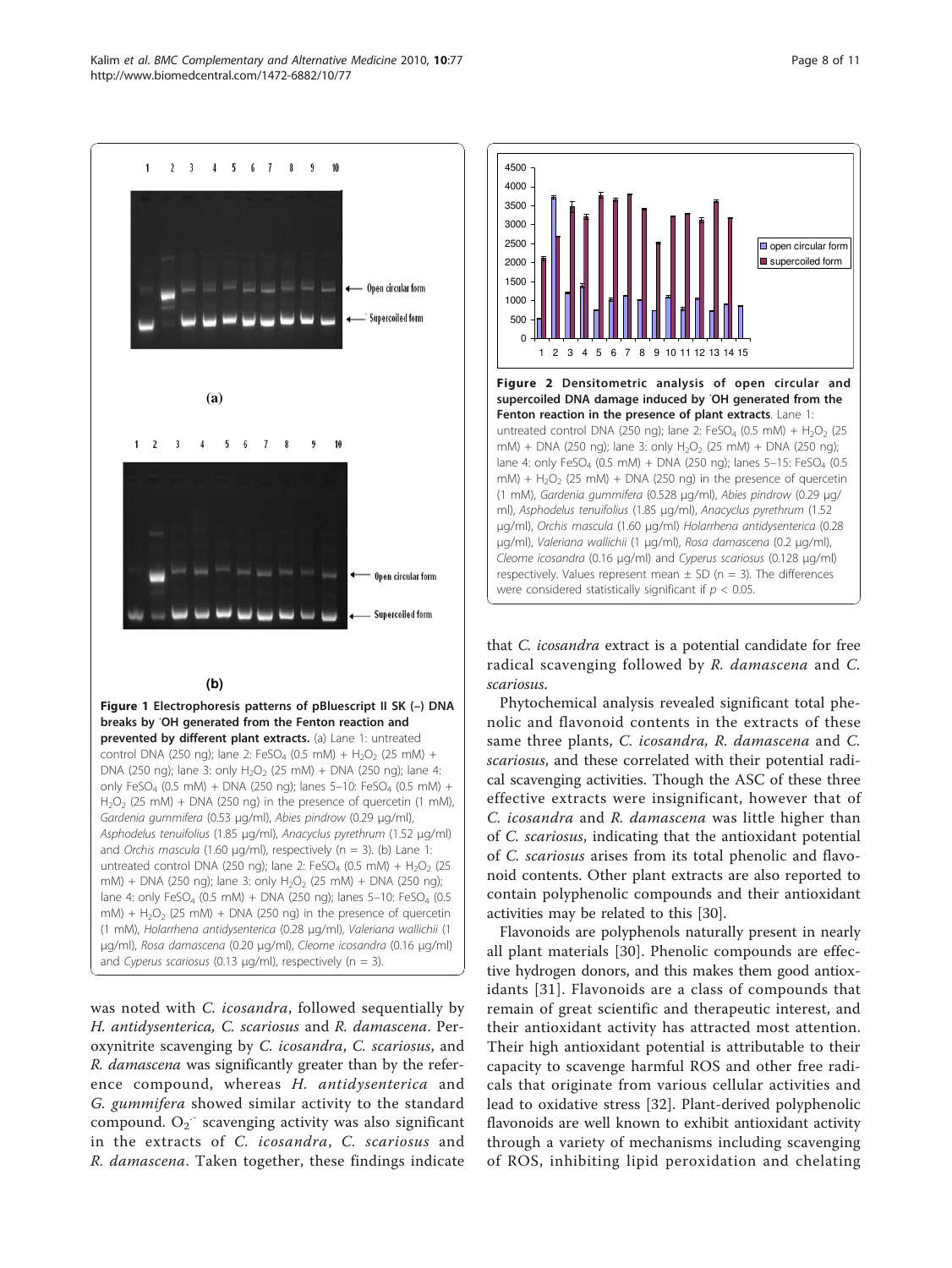<span id="page-8-0"></span>

C. icosandra and their antioxidant activity. The correlation analysis was described as linear correlation coefficient (R). The differences were considered statistically significant if  $p < 0.05$ % Inhibition\* = free radical scavenging activity as determined by ABTS assay.

metal ions [\[33\]](#page-10-0). Hence their mechanism of action is multiple; it includes the inhibition of enzymes involved in ROS generation, chelating of trace metals such as free iron and copper, and the ability to reduce highly oxidizing free radicals by hydrogen donation, thus protecting us from serious diseases such as heart attacks, strokes and even cancers. In addition, ascorbic acid acting as a chain-breaking antioxidant impairs the formation of free radicals during the biosynthesis of intracellular and extracellular substances throughout the body, including collagen, bone matrix and tooth dentine [[34\]](#page-10-0).

Previous studies have reported that the seeds of C. icosandra contain coumarino-lignans such as cleomiscosin A, B, C and D, of which A and C are reported to be antioxidants [[16,](#page-9-0)[35\]](#page-10-0). Collectively, these observations indicate that the free radical scavenging potential of C. icosandra seeds and protection they confer against oxidative DNA damage may be attributed to their phytochemical composition. Rose essential oil is widely used in perfumery and the cosmetic industry. In addition to its perfuming effects, it is reported to possess a wide range of biochemical activities. Petals of R. damascena contain flavonol aglycons like kaempferol, quercetin and its glycosides such as kaempferol glycosides, quercitrin etc., citronellol and geraniol as the major components of its essential oil as well as tocopherol and carotene [\[19](#page-9-0)[,36,37\]](#page-10-0). Potential antioxidant activity of rose petals may be attributed for their diversified phytochemical contents, which are consistent with earlier reports [[36](#page-10-0)-[38](#page-10-0)]. C. *scariosus* roots contain compounds such as patchoulanol, isopatchoulenone, etc. as major components of its essential oil [[17\]](#page-9-0). Wei and Shibamoto [\[39](#page-10-0)] studied the antioxidant activities of major essential oils from several plants and reported that myristicin from parsley seeds, patchouli alcohol from patchouli, and citronellol from roses showed high antioxidant activities, which can be related to our study.

The Fenton reaction is a major physiological source of OH, which is produced near DNA molecules in the presence of transition metal ions such as iron and copper [[40](#page-10-0)]. As previous reports suggest, polyphenol-rich diets may decrease the risk of chronic diseases by reducing oxidative stress [[41\]](#page-10-0). The Fenton reaction is prevented by hydroxyl radical-scavenging flavonoids [\[42\]](#page-10-0). Here, the capacities of all ten plant extracts to protect against oxidative DNA damage were checked against DNA strand scission by OH generated in Fenton reactions on pBluescript II SK (–) DNA. We conclude that a significant contributor to DNA damage prevention is the scavenging of OH by the extracts of C. scariosus, C. icosandra,

Table 4 Cytotoxic activity of three plants at two different concentrations

| <b>Time</b>     | Rosa damascena |              |                | Cyperus scariosus |                | Cleome icosandra | Doxorubicin 25 ng/ml |
|-----------------|----------------|--------------|----------------|-------------------|----------------|------------------|----------------------|
|                 | $0.2 \mu q/ml$ | $2 \mu q/ml$ | $0.2 \mu q/ml$ | $2 \mu q/ml$      | $0.2 \mu q/ml$ | $2 \mu q/ml$     |                      |
| 00 <sub>h</sub> | 100%           | 100%         | 100%           | 100%              | 100%           | 100%             | 100%                 |
| 24 h            | 97.46%         | 95.77%       | 96.37%         | 96.47%            | 99.72%         | 96.81%           | 42%                  |
| 48 h            | 97.58%         | 96.95%       | 96.20%         | 96.06%            | 99.39%         | 97.03%           | 0%                   |
| 72 h            | 97.37%         | 97.08%       | 96.59%         | 96.11%            | 98.86%         | 96.75%           | 0%                   |

<sup>1</sup>Results are mean from three sets of experiments, each set in five replicate.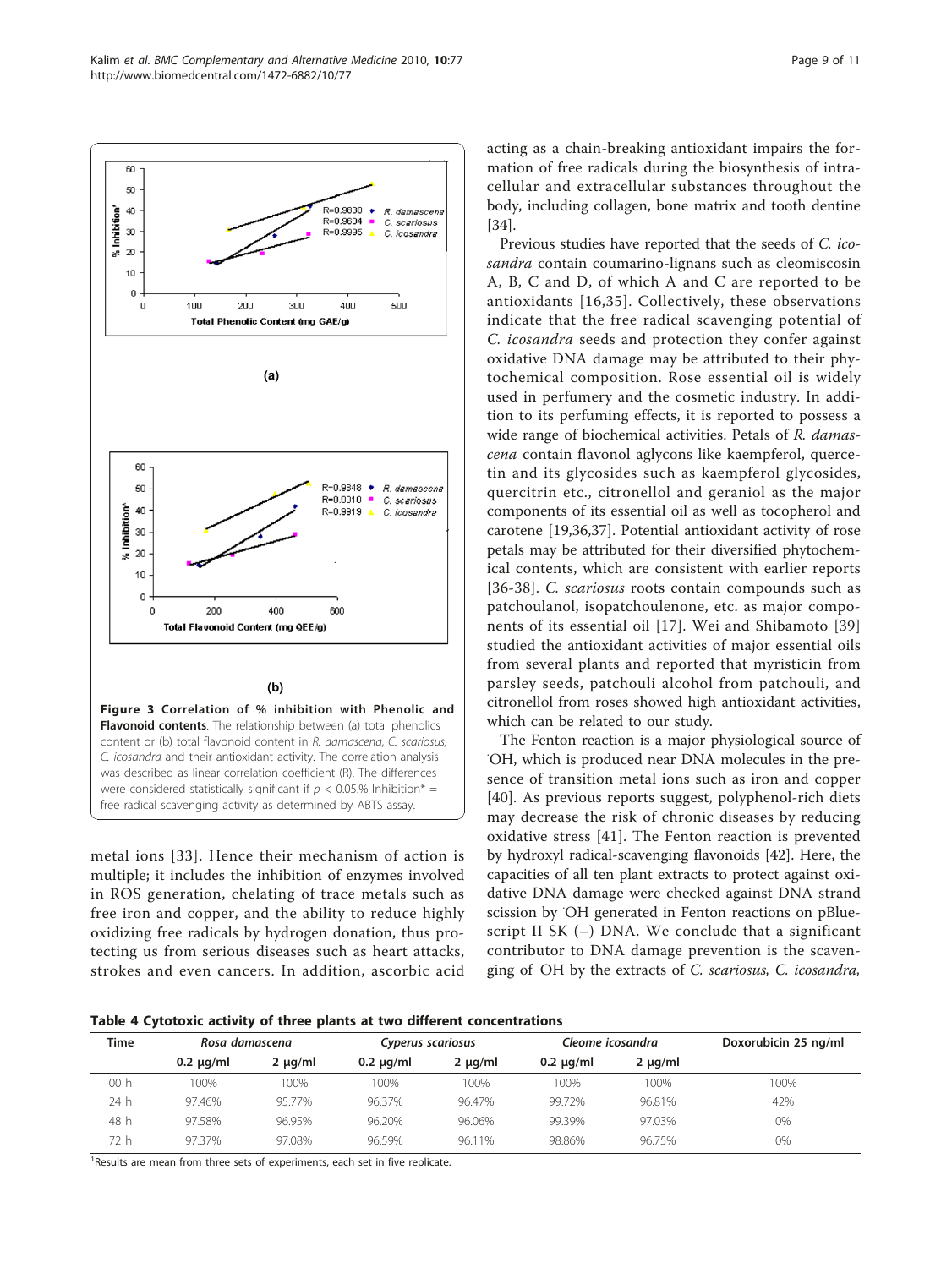<span id="page-9-0"></span>R. damascena and H. antidysenterica at 0.13 μg/ml, 0.16 μg/ml, 0.2 μg/ml and 0.28 μg/ml, respectively; this was corroborated by densitometric analysis.

The three effective extracts, viz. C. icosandra, R. damascena and C. scariosus, were not cytotoxic in comparison to doxorubicin, and this appears consistent with their long history of use in the Unani system of medicine.

#### Conclusions

Unani plants that are reported to have significant activity against several human ailments showed superior antioxidant activity as evidenced by the scavenging of the free radicals DPPH,  $ABTS^+$ , NO, OH,  $O_2^-$  and ONOO. Of the ten 50% methanolic plant extracts tested, three - namely C. icosandra, R. damascena and C. scariosus - showed potentially significantly capacity to prevent oxidative DNA damage and radical scavenging activity. The C. icosandra, R. damascena and C. scariosus extracts were not cytotoxic against U937 cells. To gain further insight into the basis of their antioxidant properties, TPC, TFC and ASC were determined. All three extracts showed significantly high TPC and TFC contents, which contribute to their antioxidant activities. In conclusion, these routinely used plants can be explored further as potential sources of natural antioxidants.

#### Acknowledgements

This work was supported by the network research grant from the Council of Scientific and Industrial Research (CSIR). MDK acknowledges the Department of Science and Technology (DST) for her fellowship. We are grateful to acknowledge BioMedES editorial services for copyediting the manuscript. We express our gratitude to Professor Siddhartha Roy, Director, IICB, for his help and support.

#### Authors' contributions

MDK carried out the experimental work, analyzed and interpreted the data and drafted the manuscript. DB made a substantial contribution to the conception and design of the study. AB contributed partially to the design of the study. SC supervised the work and revised the manuscript critically for important intellectual content. The authors have all read and approved the final manuscript.

#### Competing interests

The authors declare that they have no competing interests.

Received: 28 July 2010 Accepted: 16 December 2010 Published: 16 December 2010

#### References

- 1. Gurib-Fakim A: [Medicinal plants: Traditions of yesterday and drugs of](http://www.ncbi.nlm.nih.gov/pubmed/16105678?dopt=Abstract) [tomorrow.](http://www.ncbi.nlm.nih.gov/pubmed/16105678?dopt=Abstract) Mol Aspects Med 2006, 27:1-93.
- Houghton PJ: [The role of plants in traditional medicine and current](http://www.ncbi.nlm.nih.gov/pubmed/9395610?dopt=Abstract) [therapy.](http://www.ncbi.nlm.nih.gov/pubmed/9395610?dopt=Abstract) J Altern Complement Med 1995, 1:131-143.
- Baker D, Mocek U, Garr C: Natural products vs. combinatorials: a case study. In Biodiversity: New Leads for the Pharmaceutical and Agrochemical Industries. Edited by: Wrigley SK, Hayes MA, Thomas R, Chrystal EJT, Nicholson N. Cambridge: The Royal Society of Chemistry; 2000:66-72.
- 4. Jovanovic SV, Simic MG: [Antioxidants in nutrition.](http://www.ncbi.nlm.nih.gov/pubmed/10863550?dopt=Abstract) Ann NY Acad Sci 2000, 899:326-334.
- 5. Lai HY, Kim KH: Blechnum orientale [Linn a fern with potential as](http://www.ncbi.nlm.nih.gov/pubmed/20429956?dopt=Abstract) [antioxidant, anticancer and antibacterial agent.](http://www.ncbi.nlm.nih.gov/pubmed/20429956?dopt=Abstract) BMC Complement Altern Med 2010, 10:15-22.
- 6. Hazra B, Biswas S, Mandal N: [Antioxidant and free radical scavenging](http://www.ncbi.nlm.nih.gov/pubmed/19068130?dopt=Abstract) activity of [Spondias pinnata](http://www.ncbi.nlm.nih.gov/pubmed/19068130?dopt=Abstract). BMC Complement Altern Med 2008, 8:63-72.
- 7. Kumar A, Chattopadhyay S: DNA damage protecting activity and antioxidant potential of pudina extract. Food Chem 2007, 100:1377-1384.
- 8. Ghanta S, Banerjee A, Poddar A, Chattopadhyay S: [Oxidative DNA damage](http://www.ncbi.nlm.nih.gov/pubmed/18038982?dopt=Abstract) [preventive activity and antioxidant potential of](http://www.ncbi.nlm.nih.gov/pubmed/18038982?dopt=Abstract) Stevia rebaudiana [\(Bertoni\) Bertoni, a natural sweetener.](http://www.ncbi.nlm.nih.gov/pubmed/18038982?dopt=Abstract) J Agric Food Chem 2007, 55:10962-10967.
- 9. Hertog MG, Freskens EJ, Hollman PC, Katan MB, Kromhout D: [Dietary](http://www.ncbi.nlm.nih.gov/pubmed/8105262?dopt=Abstract) [antioxidant flavonoids and risk of coronary heart disease: The Zutphen](http://www.ncbi.nlm.nih.gov/pubmed/8105262?dopt=Abstract) [Elderly Study.](http://www.ncbi.nlm.nih.gov/pubmed/8105262?dopt=Abstract) Lancet 1993, 342:1007-1011.
- 10. Vickers A: [Botanical medicines for the treatment of cancer: Rationale,](http://www.ncbi.nlm.nih.gov/pubmed/12449740?dopt=Abstract) [overview of current data, and methodological considerations for Phase I](http://www.ncbi.nlm.nih.gov/pubmed/12449740?dopt=Abstract) [and II trials.](http://www.ncbi.nlm.nih.gov/pubmed/12449740?dopt=Abstract) Cancer Invest 2002, 20:1069-1079.
- 11. Braca A, Sortino C, Politi M, Morelli I, Mendez J: **[Antioxidant activity of](http://www.ncbi.nlm.nih.gov/pubmed/11849846?dopt=Abstract)** flavonoids from [Licania licaniaeflora](http://www.ncbi.nlm.nih.gov/pubmed/11849846?dopt=Abstract). J Ethnopharmacol 2002, 79:379-381.
- 12. Maxwell SR: [Prospects for the use of antioxidant therapies.](http://www.ncbi.nlm.nih.gov/pubmed/7774511?dopt=Abstract) Drugs 1995, 49:345-361.
- 13. Kurup PNV: Ayurveda A potential global medical system. In Scientific Basis for Ayurvedic Therapies. Edited by: Mishra LC. London: CRC Press; 2004:1-15.
- 14. Nagulendran KR, Velavan S, Mahesh R, Begum VH: In vitro antioxidant activity and total polyphenolic content of Cyperus rotundus rhizomes. E-J Chem 2007, 4:440-449.
- 15. Zahin M, Aqil F, Ahmad I: The in vitro antioxidant activity and total phenolic content of four Indian medicinal plants. Int J Pharm Pharmaceutical Sci 2009, 1:88-95.
- 16. Dudonne S, Vitrac X, Coutiere P, Woillez M, Merillon JM: [Comparative study](http://www.ncbi.nlm.nih.gov/pubmed/19199445?dopt=Abstract) [of antioxidant properties and total phenolic content of 30 plant extracts](http://www.ncbi.nlm.nih.gov/pubmed/19199445?dopt=Abstract) [of industrial interest using DPPH, ABTS, FRAP, SOD, and ORAC assays.](http://www.ncbi.nlm.nih.gov/pubmed/19199445?dopt=Abstract) J Agric Food Chem 2009, 57:1768-1774.
- 17. Chopra RN, Nayar SL, Chopra IC: Glossary of Indian Medicinal Plants New Delhi: Council of Scientific and Industrial Research; 1956.
- 18. Jain SK: Dictionary of Indian Folk Medicine and Ethnobotany New Delhi: Deep publications; 1991.
- 19. The Wealth of India: A Dictionary of Indian Raw Materials and Industrial Products New Delhi: Council of Scientific and Industrial Research; 2002.
- 20. Darwish RM, Aburiai TA: [Effect of ethnomedicinal plants used in folklore](http://www.ncbi.nlm.nih.gov/pubmed/20187978?dopt=Abstract) [medicine in Jordan as antibiotic resistant inhibitors on](http://www.ncbi.nlm.nih.gov/pubmed/20187978?dopt=Abstract) Escherichia coli. BMC Complement Altern Med 2010, 10:9-16.
- 21. Yuan YV, Bone DE, Carrington MF: Antioxidant activity of dulse (Palmaria palmata) extract evaluated in vitro. Food Chem 2005, 91:485-494.
- 22. Zhishen J, Mengcheng T, Jianming W: The determination of flavonoid contents in mulberry and their scavenging effects on superoxide radicals. Food Chem 1999, 64:555-559.
- 23. Roe JH, Kuether CA: The determination of ascorbic acid in whole blood and urine through the 2, 4-dinitrophenylhydrazine derivatives of dihydroascorbic acid. J Biol Chem 1943, 147:399-407.
- 24. Re R, Pellegrini N, Proteggente A, Pannala A, Yang M, Rice-Evans C: [Antioxidant activity applying an improved ABTS radical cation](http://www.ncbi.nlm.nih.gov/pubmed/10381194?dopt=Abstract) [decolorization assay.](http://www.ncbi.nlm.nih.gov/pubmed/10381194?dopt=Abstract) Free Radic Biol Med 1999, 26:1231-1237.
- 25. Beckman JS, Chen H, Ischiropulos H, Crow JP: [Oxidative chemistry of](http://www.ncbi.nlm.nih.gov/pubmed/8015460?dopt=Abstract) [peroxynitrite.](http://www.ncbi.nlm.nih.gov/pubmed/8015460?dopt=Abstract) Methods Enzymol 1994, 233:229-240.
- 26. Hazra B, Sarkar R, Biswas S, Mandal N: [Comparative study of the of the](http://www.ncbi.nlm.nih.gov/pubmed/20462461?dopt=Abstract) [antioxidant and reactive oxygen species scavenging properties in the](http://www.ncbi.nlm.nih.gov/pubmed/20462461?dopt=Abstract) extracts fruits of [Terminalia chebula](http://www.ncbi.nlm.nih.gov/pubmed/20462461?dopt=Abstract), Terminalia belerica and Emblica [officinalis](http://www.ncbi.nlm.nih.gov/pubmed/20462461?dopt=Abstract). BMC Complement Altern Med 2010, 10:20.
- 27. Nishikimi M, Rao AN, Yagi K: [The Occurrence of Superoxide Anion in the](http://www.ncbi.nlm.nih.gov/pubmed/4400444?dopt=Abstract) [Reaction of Reduced Phenazine Methosulfate and Molecular Oxygen.](http://www.ncbi.nlm.nih.gov/pubmed/4400444?dopt=Abstract) Biochem Biophys Res Comm 1972, 46:849-854.
- 28. Marcocci L, Maguire JJ, Droy-Lefaix MT, Packer L: [The nitric oxide](http://www.ncbi.nlm.nih.gov/pubmed/8003011?dopt=Abstract)[scavenging properties of](http://www.ncbi.nlm.nih.gov/pubmed/8003011?dopt=Abstract) Ginkgo biloba extract EGb 761. Biochem Biophys Res Commun 1994, 201:748-755.
- 29. Kim TG, Hwi KK, Hung CS: [Morphological and biochemical changes of](http://www.ncbi.nlm.nih.gov/pubmed/15875775?dopt=Abstract) [andrographolide-induced cell death in human prostatic adenocarcinoma](http://www.ncbi.nlm.nih.gov/pubmed/15875775?dopt=Abstract) [PC-3 cells.](http://www.ncbi.nlm.nih.gov/pubmed/15875775?dopt=Abstract) In vivo 2005, 19:551-557.
- 30. Bravo L: [Polyphenols: chemistry, dietary sources, metabolism and](http://www.ncbi.nlm.nih.gov/pubmed/9838798?dopt=Abstract) [nutritional significance.](http://www.ncbi.nlm.nih.gov/pubmed/9838798?dopt=Abstract) Nutr Rev 1998, 56:317-333.
- 31. Rice-Evans CA, Miller NJ, Bramley PM, Pridham JB: [The relative antioxidant](http://www.ncbi.nlm.nih.gov/pubmed/7633567?dopt=Abstract) [activities of plant derived polyphenolic flavonoids.](http://www.ncbi.nlm.nih.gov/pubmed/7633567?dopt=Abstract) Free Radic Res 1995, 22:375-383.